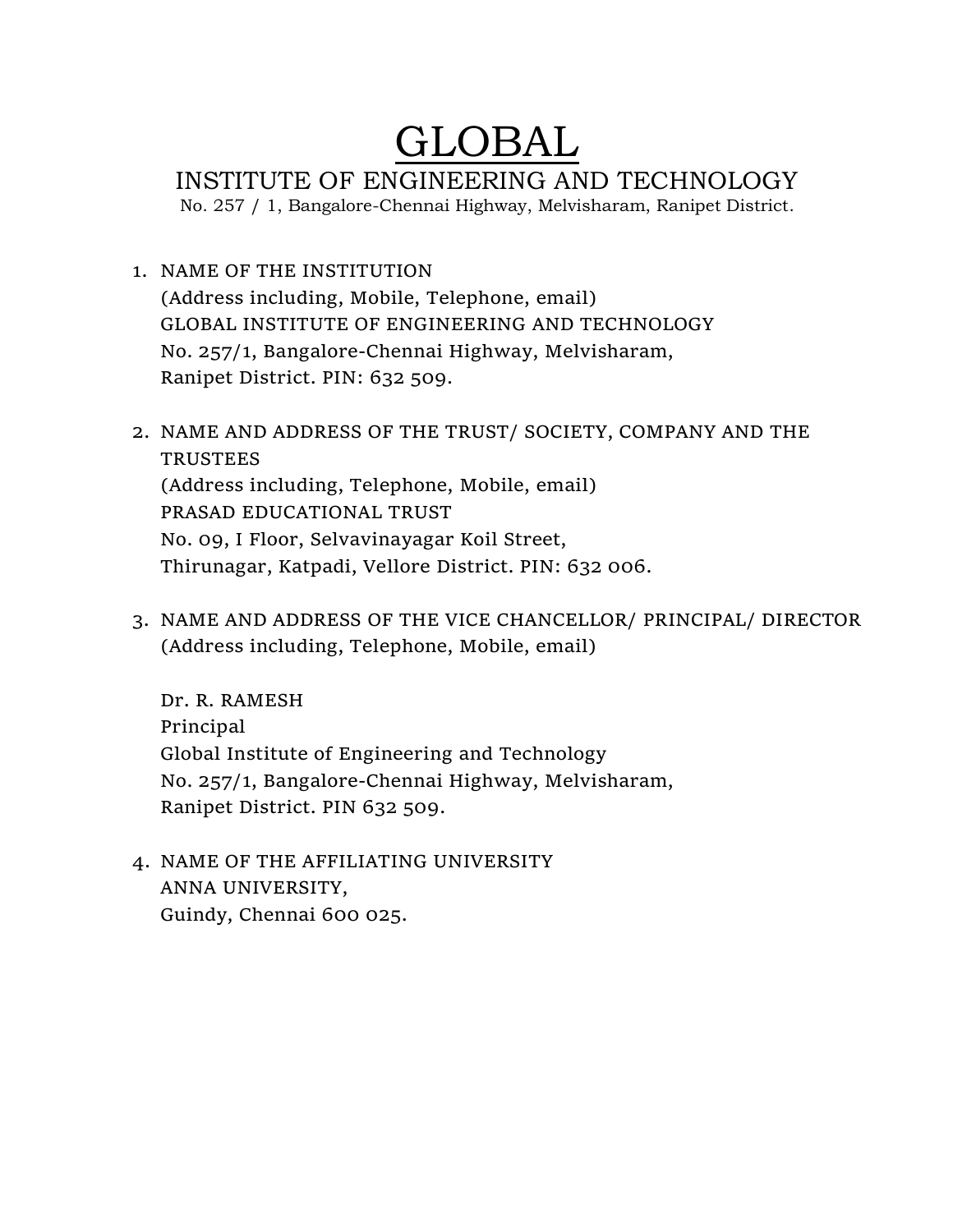## 5. GOVERNANCE

5.1 Members of the Board and their brief background

| S.No | Members                  | Position            | Present Designation/<br>Occupation                              |
|------|--------------------------|---------------------|-----------------------------------------------------------------|
| 1    | Mrs. Hemavathy<br>Prasad | Chairperson         | Chairperson cum Managing<br>Trustee<br>Prasad Educational Trsut |
| 2    | Mr. V. Ramaprasad        | Member              | Member, Trustee<br>Prasad Educational Trust                     |
| 3    | Dr. V Suhas<br>Swaroop   | Member              | Member, Trustee<br>Prasad Educational Trust                     |
| 4    | Dr. N. Manoharan         | Member<br>Secretary | Member Secretary,<br>Educationist                               |
| 5    | Dr. R. Anandan           | Member              | Member, Educationist                                            |

# 5.2 Members of Academic Advisory Body

| S.No           | Name of the<br>Members | Position                      |
|----------------|------------------------|-------------------------------|
| $\mathbf{1}$   | Mr. V Vijay Kumar      | HOD/Dept. of Automobile Engg. |
| $\overline{2}$ | Mr. A S Vijay Vikram   | HOD/ Dept. of Civil Engg.     |
| 3              | Ms. A Anupriya         | HOD/Dept. of CSE              |
| 4              | Mr. S. Sengottaian     | HOD/Dept. of EEE              |
| 5              | Mr. P. Sridhar         | HOD/Dept. of ECE              |
| 6              | Mr. R. Prakasam        | HOD/Dept. of Mechanical Engg. |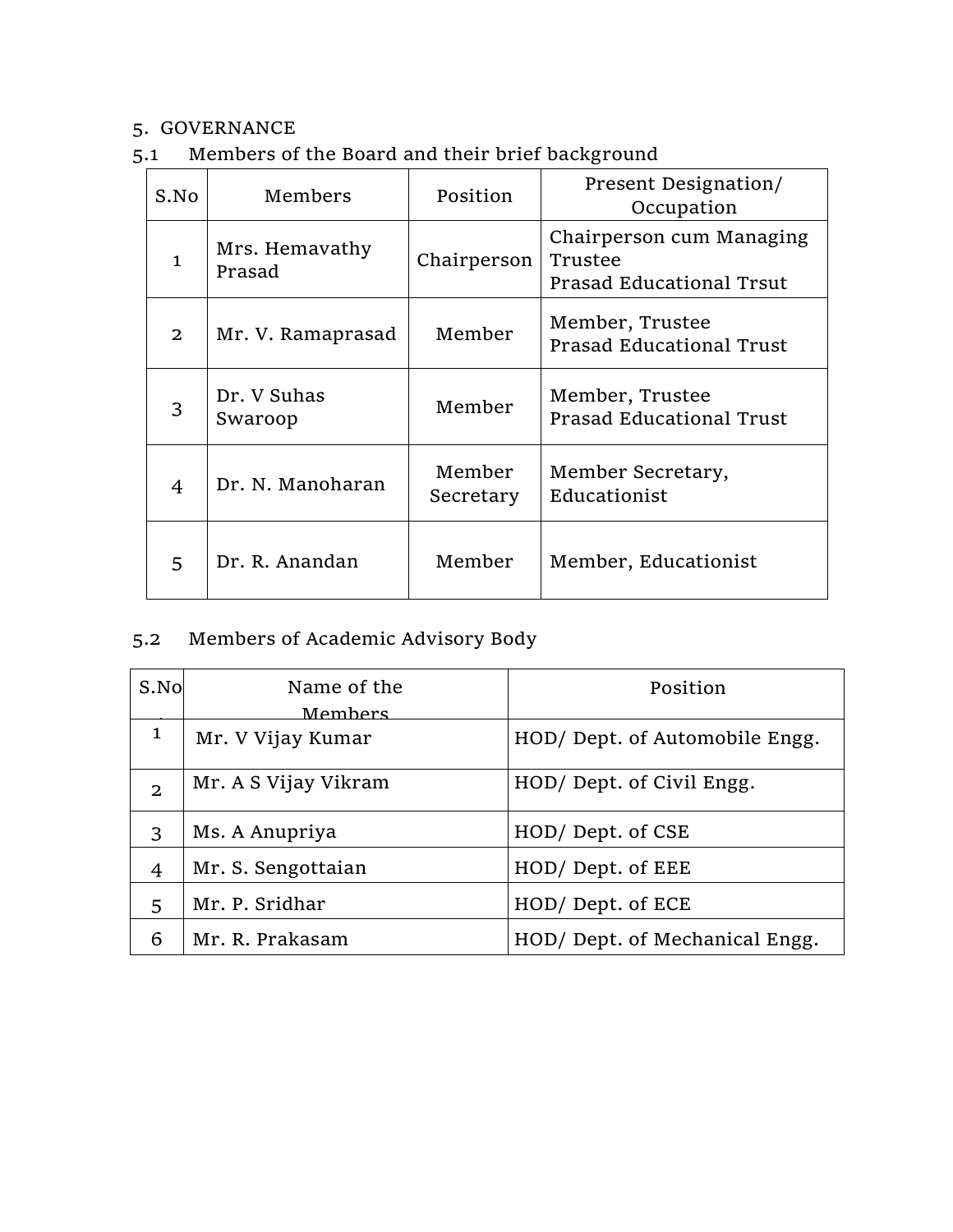Frequently of Board Meeting and Academic Advisory Body

Board Meeting  $\cdot$  Once in a 6 months in a year.

Academic Advisory Body Meeting : Once in month

5.3 Organization Char and Process

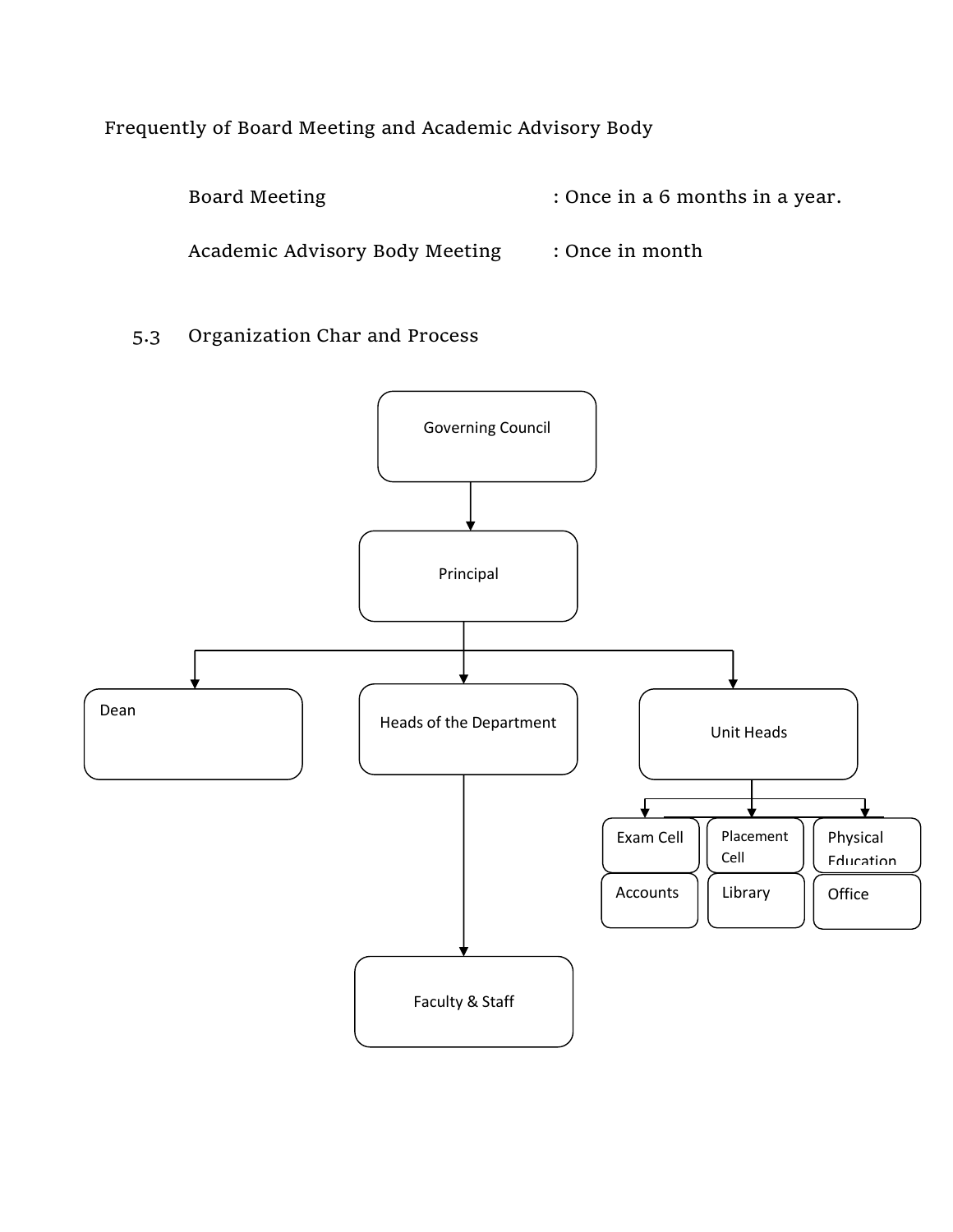5.5 Nature and Extent of involvement of Faculty and students in academic affairs/improvements

> The faculty prepares notes of lessons, schedules to monitor the progress and review them at intervals. The College has regular staff meetings before starting the semester to keep the staff updated about changes and developments of the institute.

> The Departmental meeting is conducted every week to discuss the progress and difficulties faced by the faculty members.

> The Principal conducts HOD's meeting to discuss the departmental progress, difficulties and suggestion for improvement are framed.

Most of the decisions are taken only after consultation with the staff during staff meeting and feedback from the students.

 The college has constituted an alumni Association with a Professor In-Charge. The association organizes meetings and has regular formal and informal interactions wherein any alumni are free to give their suggestions.

 Parents of any student are allowed to meet the Class Incharge, Head of the Department and Principal on any day of the week at any time to make any suggestions or complaints. In addition to this value added courses are included. Weaker students are identified and constantly given extra coaching. A continuous feedback from students through Class committees are positively received and acted upon.

 The Management and Academic Leadership of the Institution do hereby give performance assurance to all stakeholders' viz. parents, students, employers and the community. Our commitment and dedication is built into our policy of continual quality improvement by establishing and implementing mechanisms and modalities for ensuring accountability at all levels, transparency in procedures and access to information.

 In order to achieve the quality policy statement the institution is administered by the governing bodies and the academic council. The governing body meets periodically once in 6 months to advise the Principal in both academic and administration. The chairperson is the chairman of the governing body. The powers are decentralized and everyone from the top management to the bottom level is accountable for everyone's work. The board of academic council meets once in a month and draws the academic plans of the institution.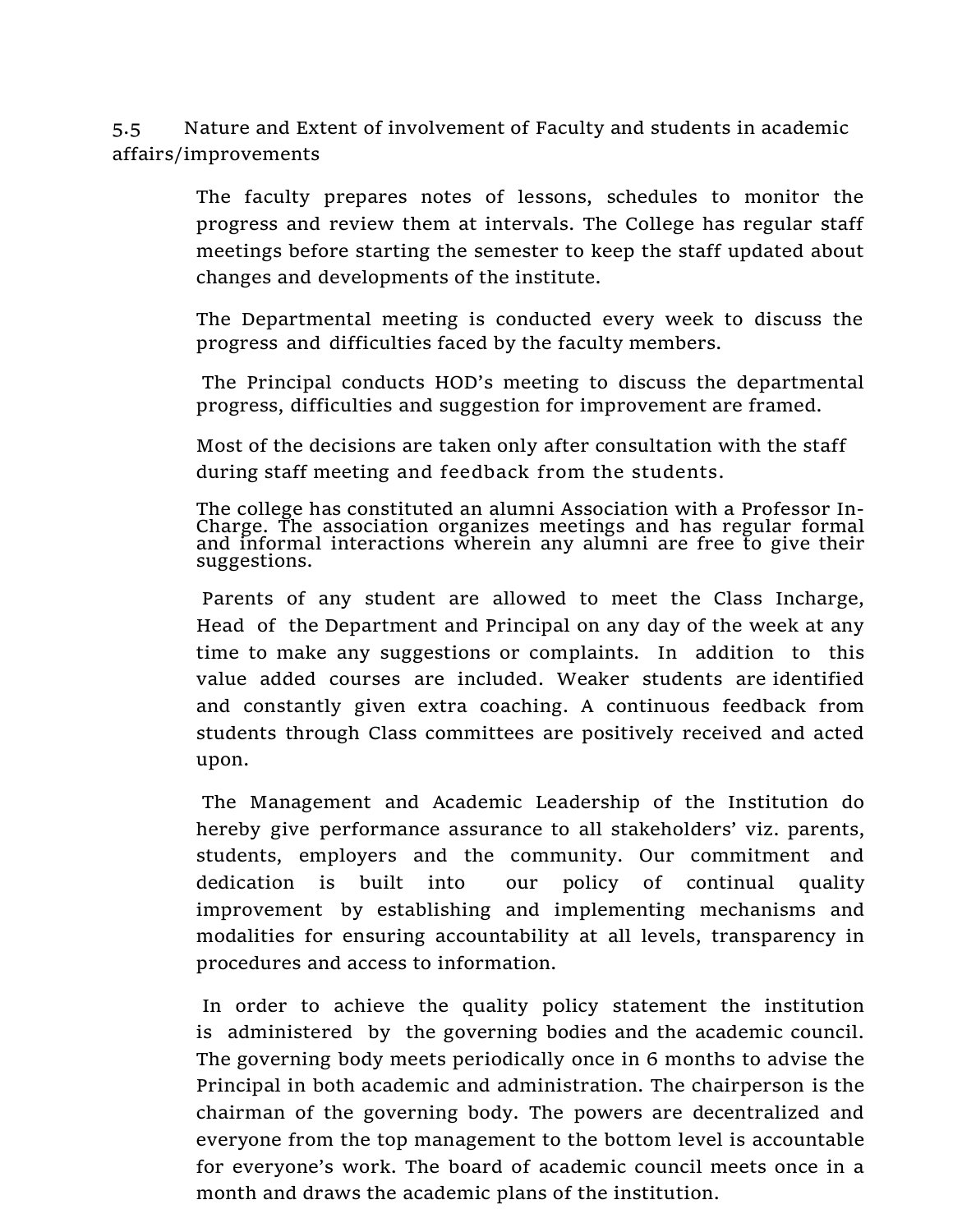The personal interaction of the Principal with various stakeholders, the faculty, the non-teaching staff, the students, the parents / guardians play an important role in improving quality of the Institution. The participatory role of the management encourages and sustains the involvement of the college staff, which is necessary for the efficient and effective running of the College.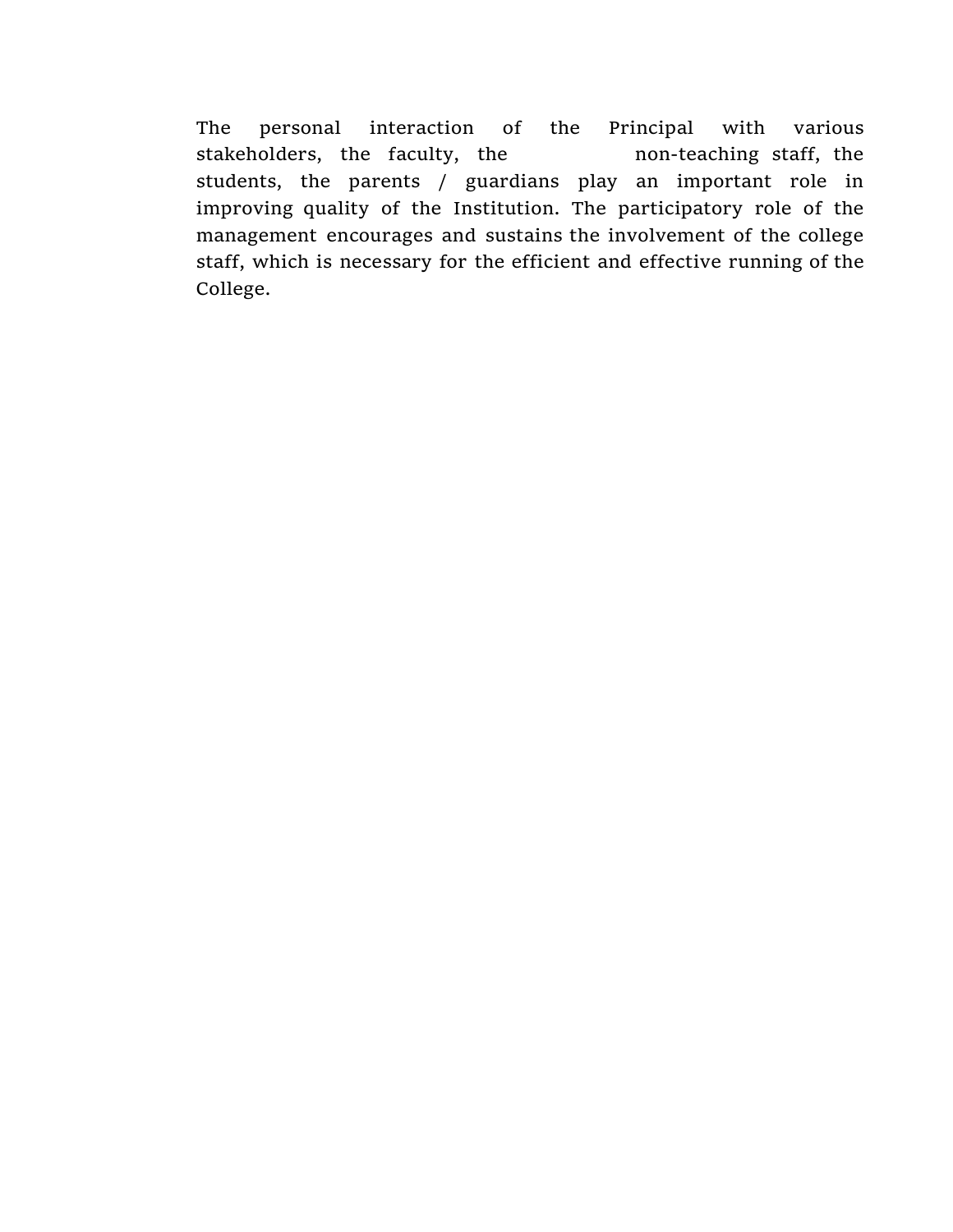5.7 Student Feedback on Institutional Governance/ Faculty performance

The Heads of the Departments conduct class committee meeting to know the progress of teaching and collects feedbacks on each subject.

Oral and written feedbacks are obtained from the students.

The institution has a feedback system to evaluate the teachers by students. At the end of each semester, the feedback from students is obtained by issuing printed questionnaires relating to all subjects. In this feedback, questions regarding performance of the teachers are sought.

 Their feedback is analyzed by the concerned HOD. Based on assessment of performance, HOD gives necessary directions for the improvement in the teaching methods. Principal also monitors the feedback system and takes appropriate corrective actions.

 All the faculty members are required to submit self appraisal report every semester in the prescribed format.

 TEC has evolved a standard method of evaluating the teaching research and administrative activities of the faculty. The information furnished by the faculty member will be analyzed by the HOD, Principal and the score sheet of each faculty member is submitted to the Academic Audit Cell.

The students feedback concerned to academic activities are discussed and resolved in the College Academic Committee meeting. The feedback concerned to the extracurricular activities or transport facilities, campus cleanliness and hygiene or canteen facilities or security they are resolved after discussing with the concerned committees.

The student's feedback is one of the factors that analyses the teaching efficiency of the faculty members, thus seriously and necessary steps are taken.

5.8 Grievance Redressal mechanism for Faculty, staff and students

The College operates a Grievance Cell; the grievances received are discussed with the members of the Cell to frame suitable measures to solve it. The cell handles matters in academics, hostel accommodation, health services, library, transportation and other central services of the college. The cell encourages the students to convey their grievances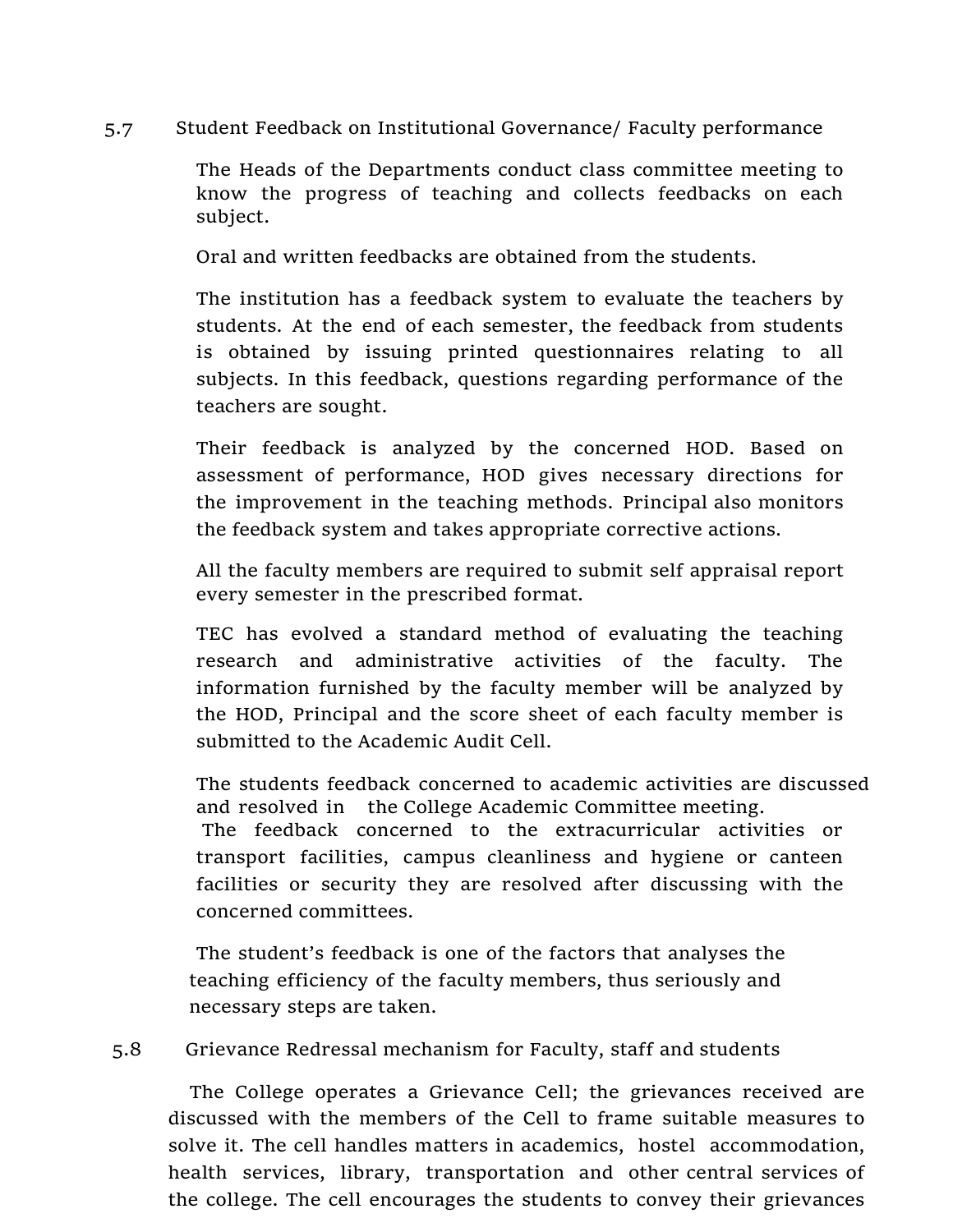freely and frankly. A Complaint Box has been installed in the campus and the hostel; the grievances received are handled in an amicable manner to solve it. The cell also handles grievance of teaching and nonteaching staff members. The grievances concerned to the policy matters are discussed with the Management and they are addressed immediately.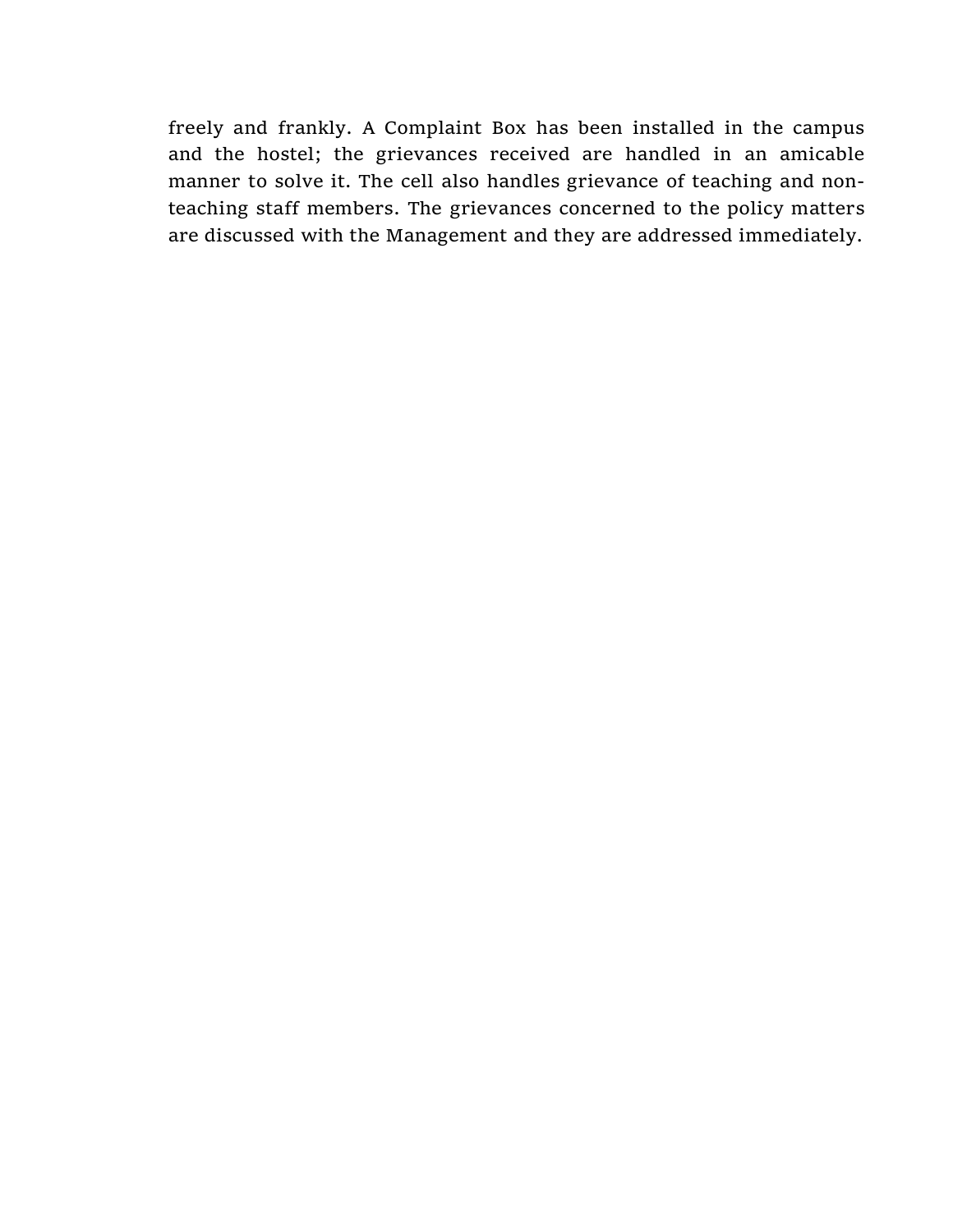## 5.9 Establishment of Anti Ragging Committee

Based on the Guidelines issued by the UGC and circular communicated by the Registrar, Anna University, Chennai, the following Anti-Ragging committee is established to prevent ragging in the campus,

| Name                    | Present<br>Designation /   | Category                      |
|-------------------------|----------------------------|-------------------------------|
| Dr. S. Sengottian       | Principal                  | Chairman                      |
| Dr. R. Anandhan         | Official of NGO            | Member                        |
| Mr. Bagyanathan         | Revenue Department         | Member                        |
| Mr. Hussain             | Police Inspector           | Member                        |
| Mr. S.<br>Thangarajan   | Accountant                 | Member                        |
| Mr. J.<br>Thiyagarajan  | Manager                    | Member                        |
| S. Jeyachandran         | Student                    | Representative of<br>Students |
| V. Jayasri              | Student                    | Representative of<br>Students |
|                         | Anti Ragging Squad         |                               |
| Dr. K. Revathy          | Professor                  | Member                        |
| Mr. Prakasam            | Head of the Department     | Member                        |
| Mr. M. Senthil<br>Kumar | <b>Assistant Professor</b> | Member                        |
| Ms. A. Anupriya         | <b>Assistant Professor</b> | Member                        |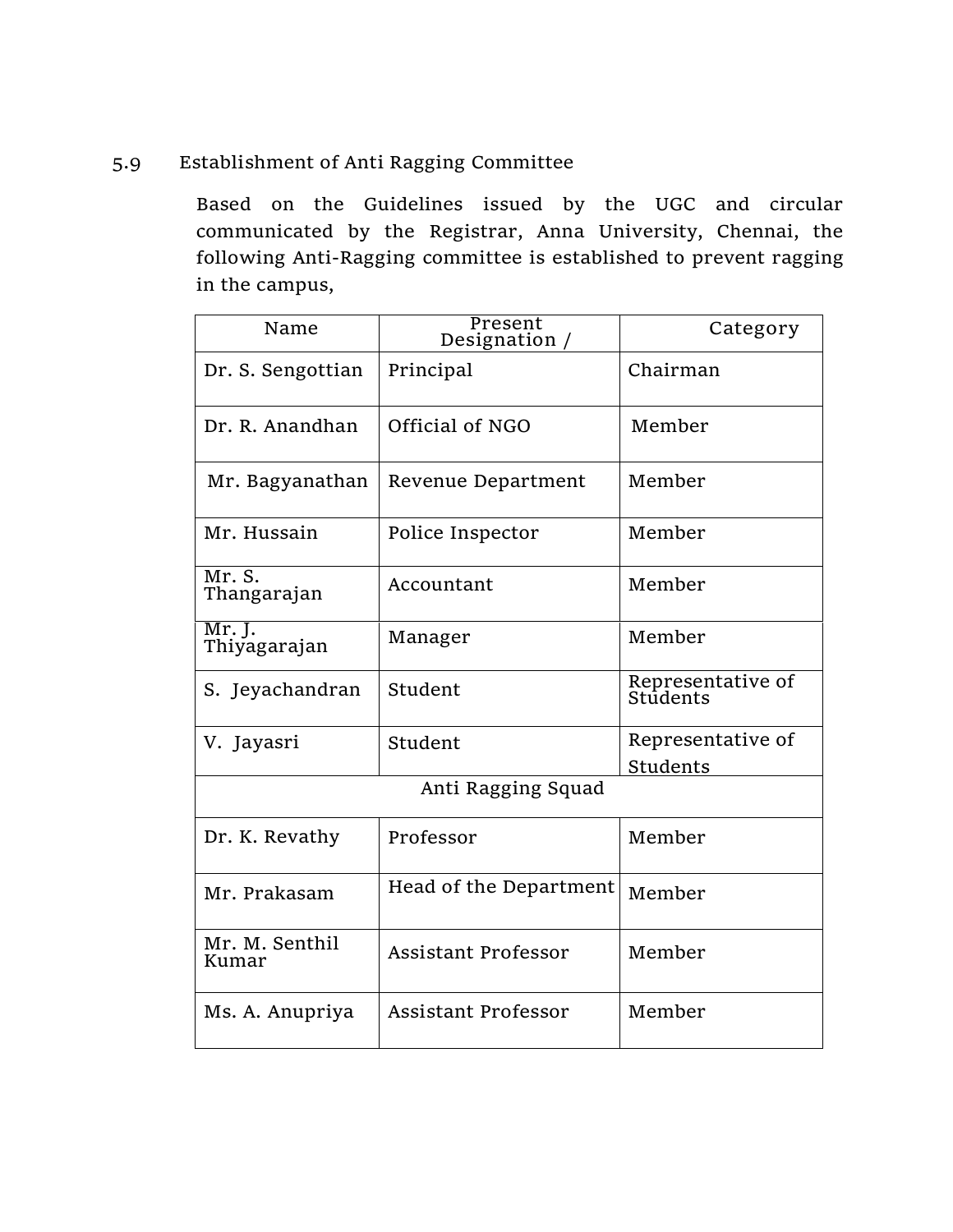5.10 Establishment of Online Grievance Redressal Mechanism & Establishment of Grievance

> Redressal Committee in the Institution and Appointment OMBUDSMAN by the University

Based on the Guidelines issued by the AICTE & a letter communicated by the Registrar, Anna University, Chennai, Grievance Redressal Committee is re-constituted to rectify Grievances in the College.

## Grievance Redressal Committee

| 1. Mr. Vijay Vikram A S | $\sim$ $\sim$            | Chairman |
|-------------------------|--------------------------|----------|
| 2. Mrs. A. Anupriya     | $\equiv$                 | Member   |
| 3. Mr. j. Thiyagarajan  | $\overline{\phantom{0}}$ | Members  |

## Objective:

While imparting professional education, we take utmost care that students, faculty, alumni parents and other staff members feel the comfort in the campus.

The Grievance Redressal Committee efficiently addresses general grievances regarding academic and non academic matters. The Committee redresses the grievances at individual and class level and grievances of common interest

Besides there is an exclusive mechanism to address the issues relating to women and their grievances. Women lodge the complaint and get their problem solved on the campus, as per guidelines of AICTE.

Advising All the Students to refrain from inciting Students against other Students, Teachers and College administration.

The Grievance Redressal Committee consists of a senior professor as coordinator and three members.

 To ensure stakeholders to respect the rights and dignity of one another.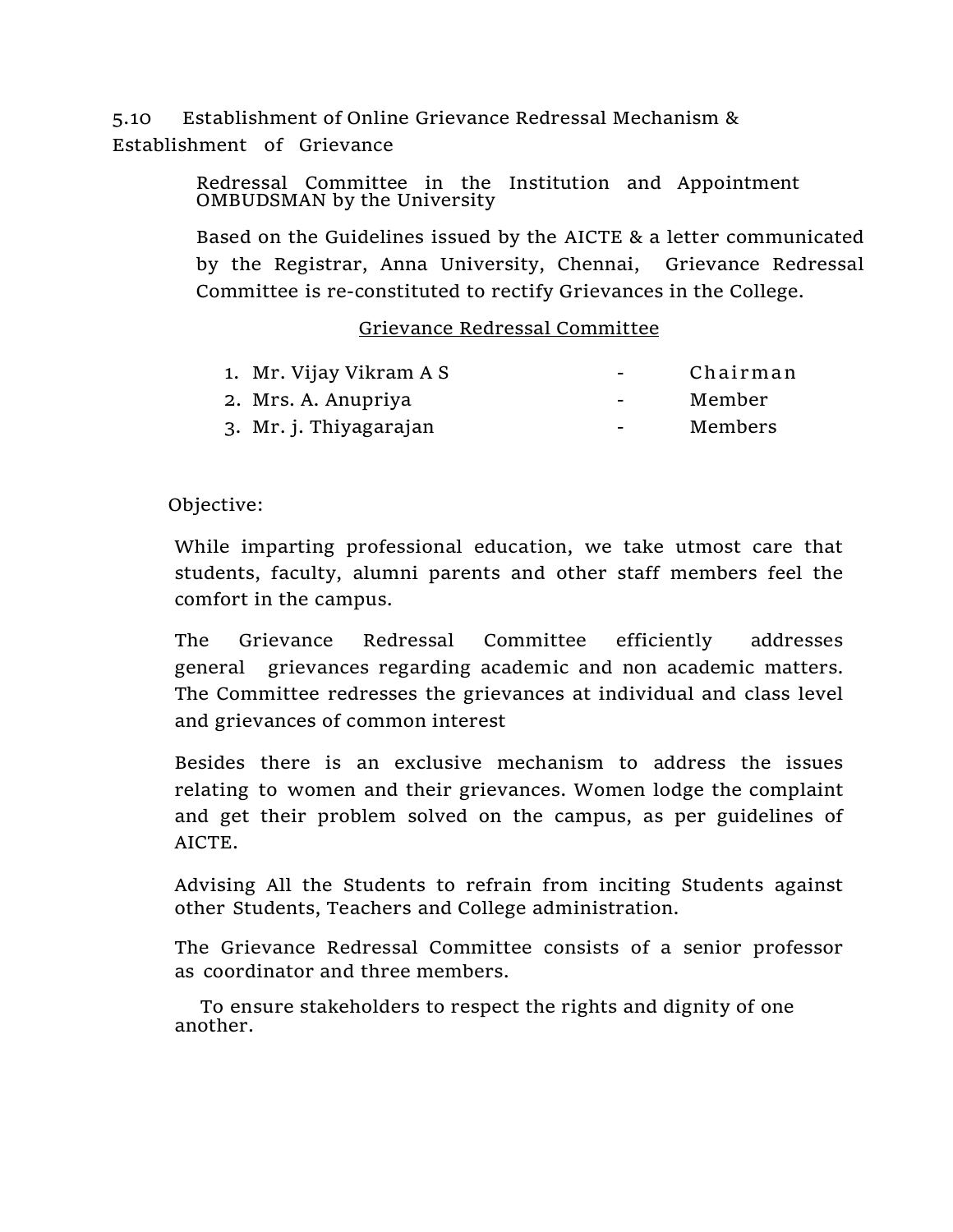Functions:

 The cases will be attended promptly on receipt of written grievances from the students

The cell formally will review all cases and will act accordingly as per the Management policy.

The Grievance Redressal Committee will give report to the authority about the cases attended to and the number of pending cases, if any, which require direction and guidance from the higher authorities.

Procedure for lodging complaint:

The students may feel free to put up a grievances in website.

The Grievance Redressal Committee will assure that the grievance has been properly solved in a stipulated time limit provided by the cell and also ensures that it will be

treated with confidentiality.

Standard operating procedure guidelines (SOPG)

Any student or parents or staff member wants to initiate a grievance may in the first instance bring the issue to the notice of the Head of the respective department, who will address the issue and try to resolve it within 7 working days of the receipt of the grievance.

If, there is no response within the stipulated time from the respective department or grievant is dissatisfied with response/resolution to his/her grievance, then the grievant is free to represent his/her grievance to the Institute Grievance Redressal Committee.

If, the grievance is against the respective Head of department, then the grievant may directly submit his/her grievance in writing or submit in person at the Grievance Redressal Committee, to the Officer-In-Charge of Grievance Redressal Cell.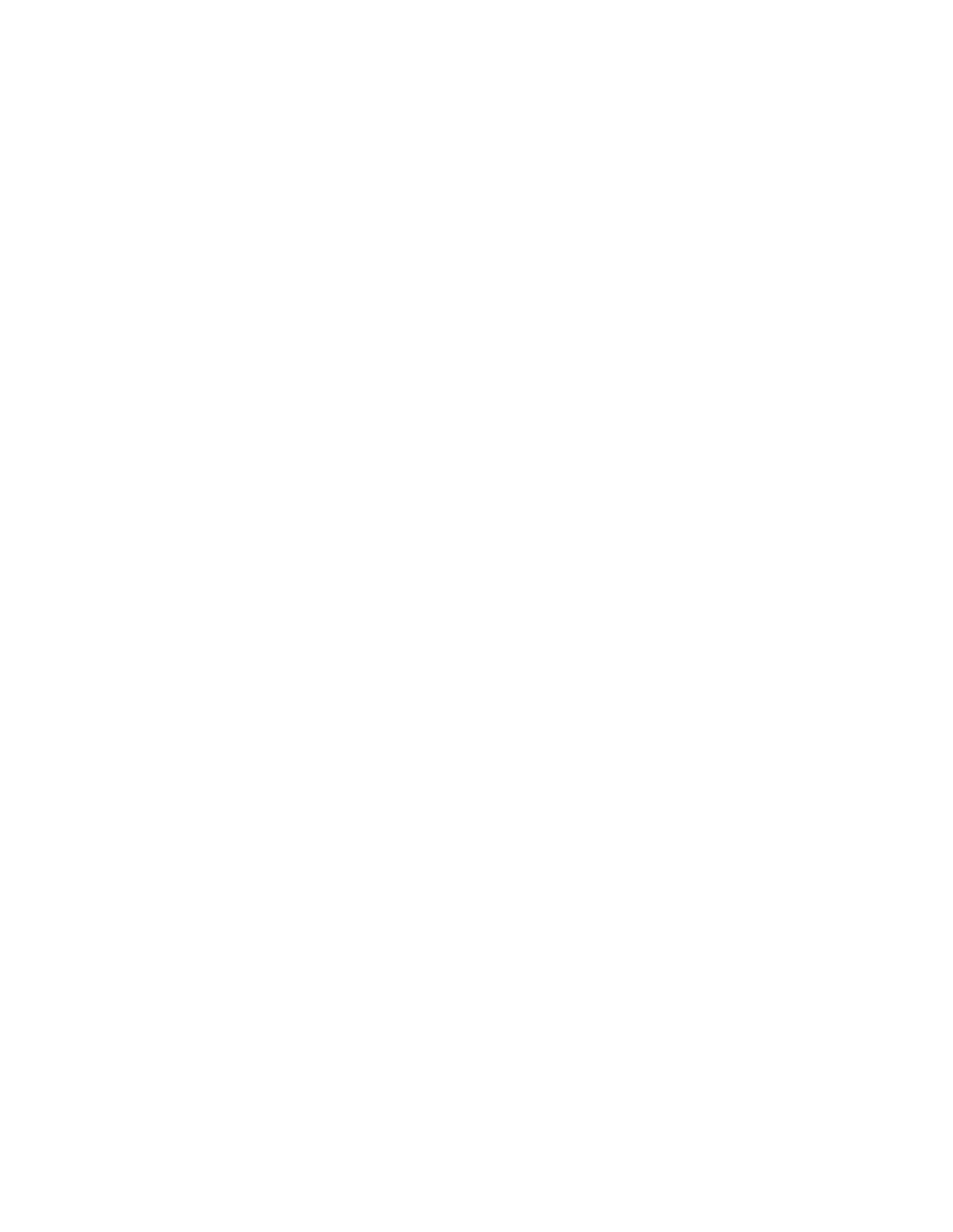#### SCRUTINY PROCEDURE:

 Grievance Redressal Committee will make a thorough review of the redressal process.

In case the committee feels satisfied with the resolution provided by the respective department/individual, then it will intimate the same to the grievant. Once the grievant indicates acceptance of the resolution at this level, then the matter is deemed closed. If not satisfied the following procedure is undergone.

#### CALL FOR HEARING

If the Grievance Redressal Committee is not satisfied with the resolution provided by the respective department/individual or upon the Grievant's written request, the committee shall fix a date for hearing, and intimate the same to the respective department/individual as well as the grievant via e-mail. If, at the conclusion of the hearing, the committee feels that additional information, testimony is necessary to make a decision, it may request that the parties submit such additional information. In this event, the hearing will remain open until receipt of the requested documents(s).

## INVESTIGATION

If a resolution is not achieved through hearing, then it will take necessary steps to conduct an investigation (fair and impartial investigation) of the facts giving rise to the grievance as it determines necessary to reach a conclusion on the merits of the grievance application. Grievance Redressal Committee will have the right to interview witnesses, if it determines necessary and/or helpful to the investigation including those recommended by a party to the grievance.

#### FINAL DECISION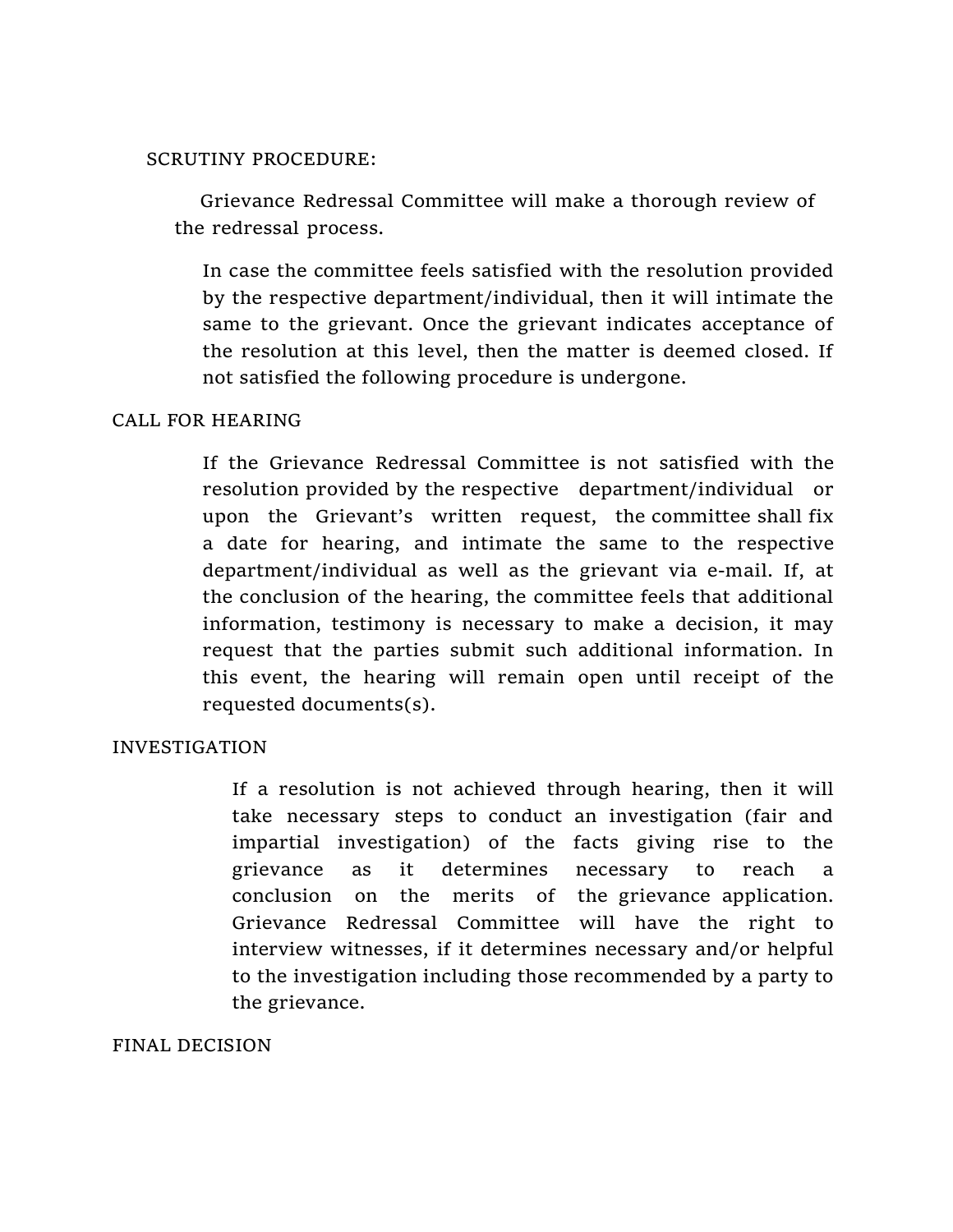After the hearing or investigation the Grievance Redressal Committee shall use its best efforts to work out a resolution of the issues involved with the parties named in the grievance application – pass an order indicating the reasons for such order, as may be deemed fit.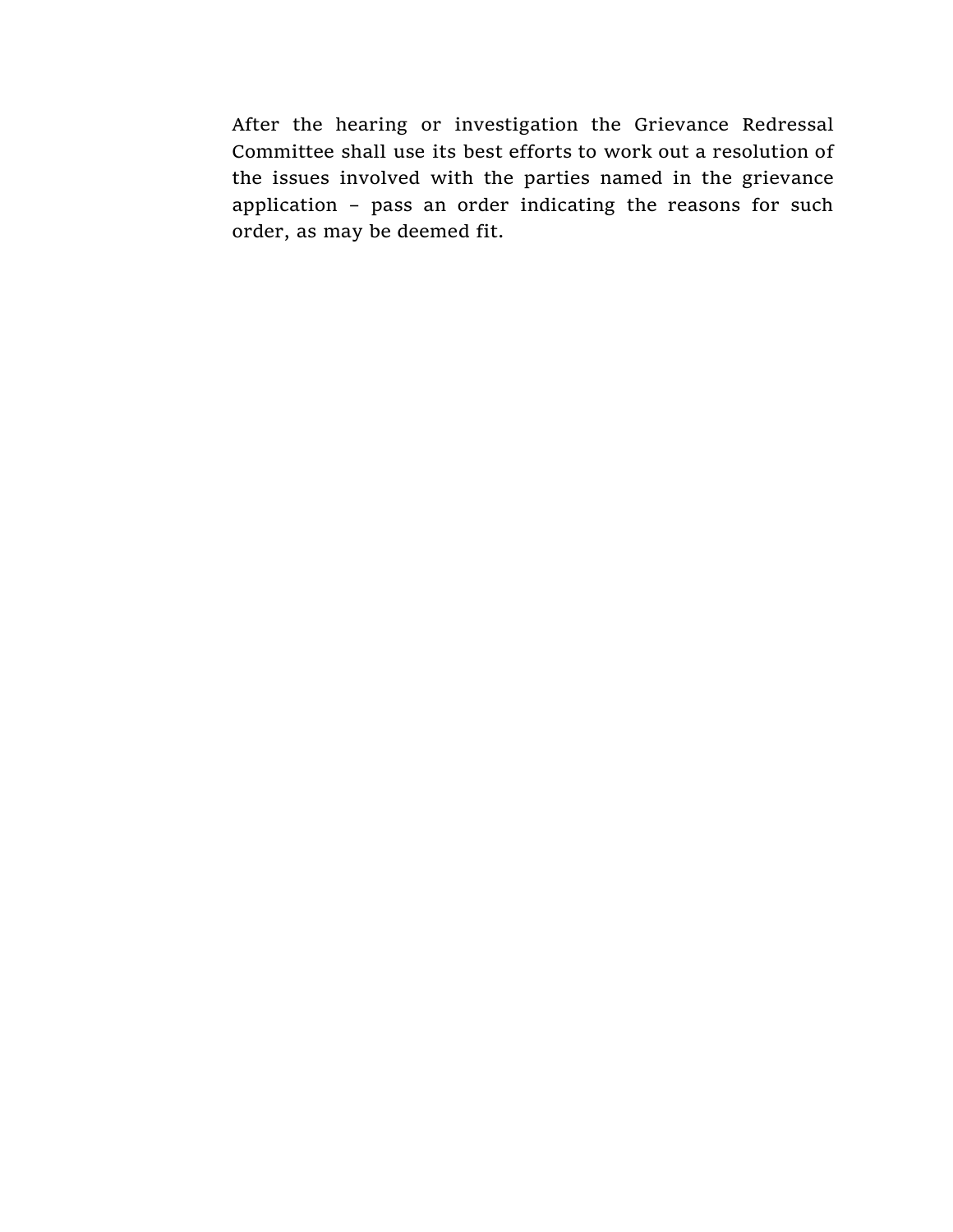## INTIMATION ABOUT THE COMMITTEE's DECISION

Upon completion of proceedings, the Grievance Redressal Committee shall communicate the final decision to both parties via email, which shall be binding on both the parties.

CLOSURE/CONCLUSION OF COMPLAINT

 The complaint shall be considered as disposed off and closed when:

The grievant has indicated the acceptance of the resolution;

The grievant has not responded within four weeks from the date of receipt of information on resolution

 The proceeding concerning each grievance will be recorded in a systematic manner.

The information relating to the proceedings shall be treated as confidential and can be viewed only by the members of Grievance Redressal Committee, for the purpose of investigation.

5.11 Establishment of Internal Complaint Committee (ICC)

Based on the guidelines the Internal Complaint Committee

| S.No         | Name                       | Designation            | Category                      |
|--------------|----------------------------|------------------------|-------------------------------|
| 1            | Dr.K. Revathi              | Professor              | Chairperson                   |
| $\mathbf{2}$ | Mr. R. Prakasam            | Associate<br>Professor | Member                        |
| 3            | Mr. P. Siva<br>Subramaniam | Assistant<br>Professor | Member                        |
| 4            | Mr. J. Thiyagarajan        | Manager                | Member                        |
| 5            | M. Vignesh                 | Student                | Representative of<br>Students |

(ICC) has been constituted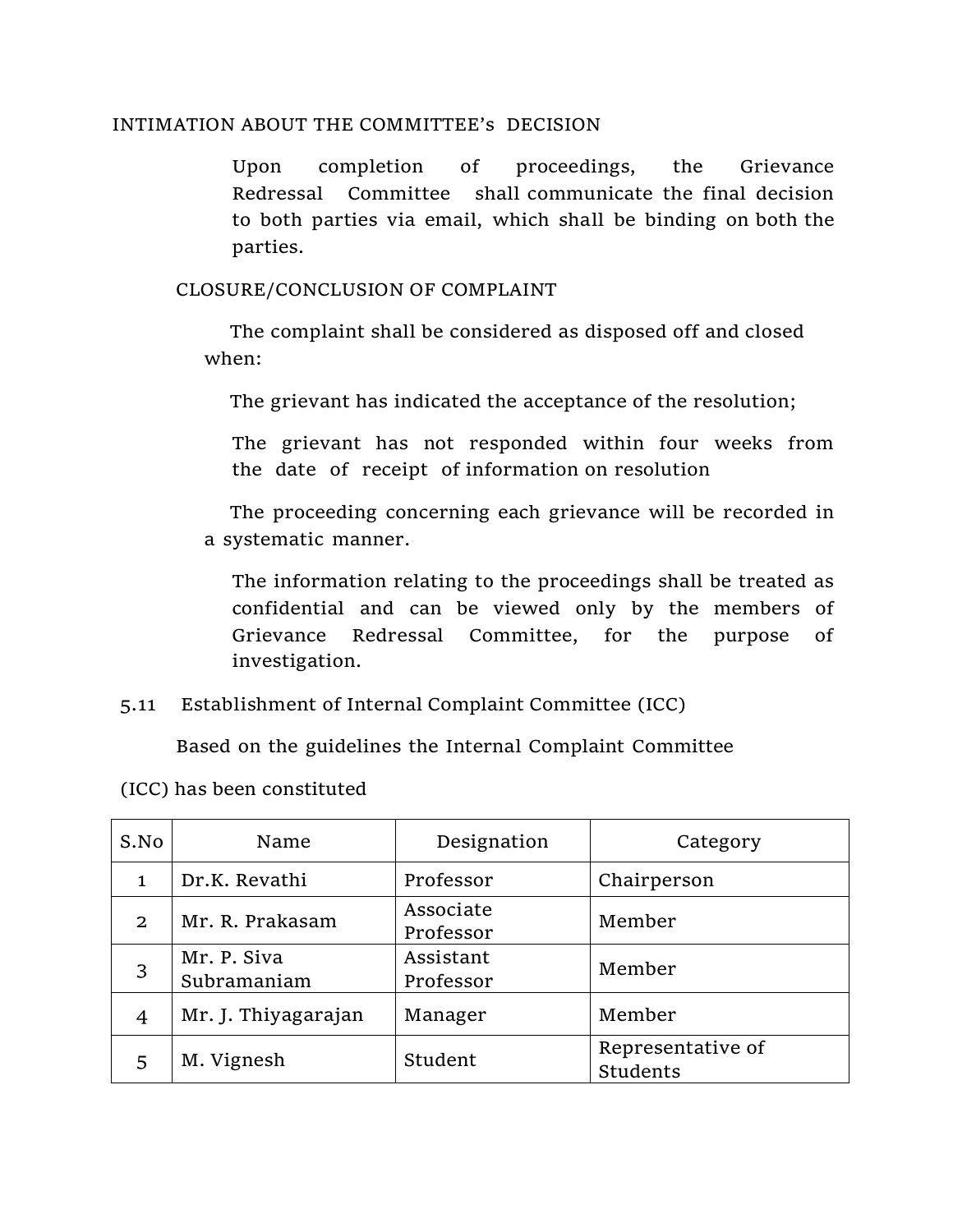|  | Ayesha | Student | Representative of<br>Students |
|--|--------|---------|-------------------------------|
|--|--------|---------|-------------------------------|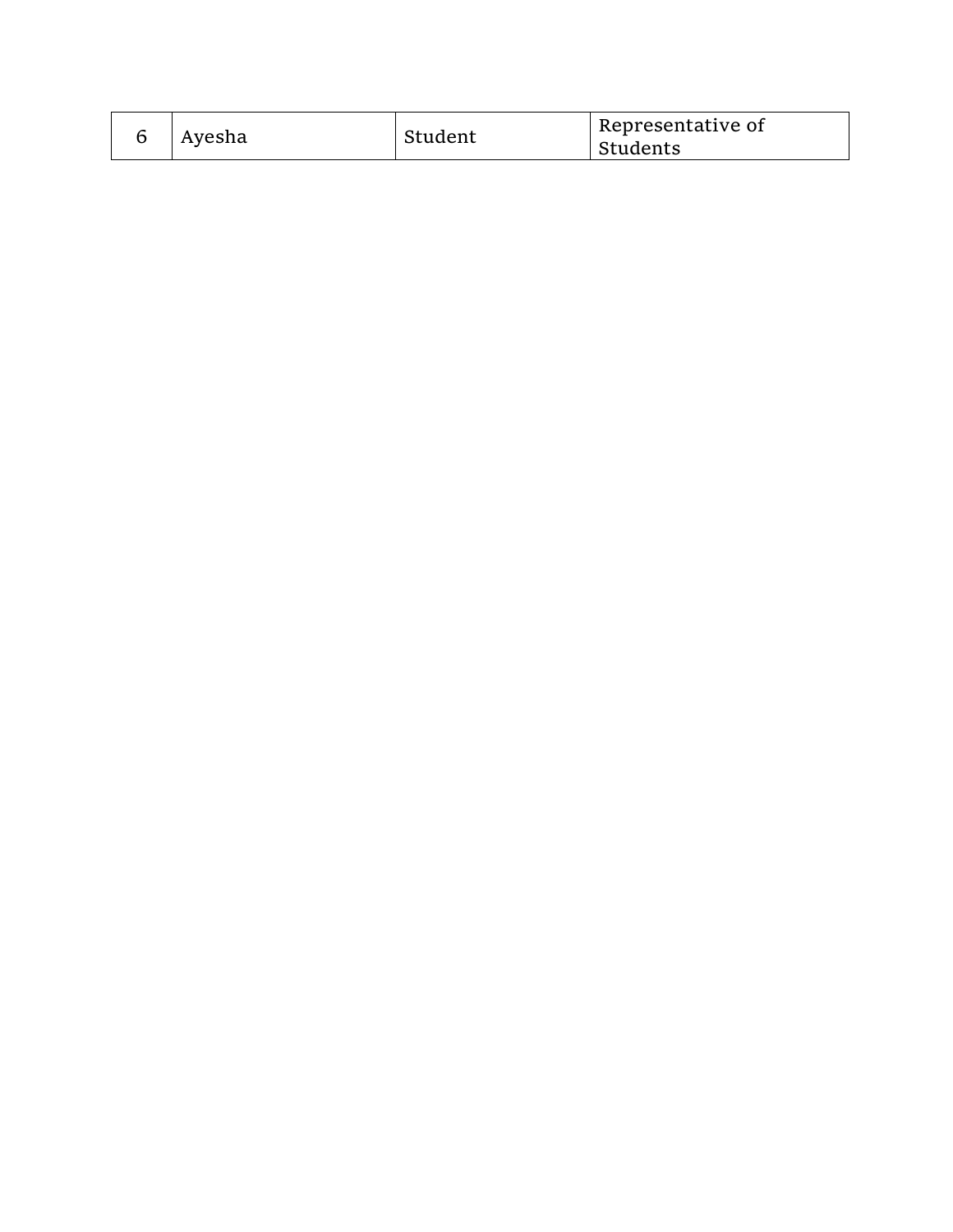# 5.12 Establishment of Committee for SC / ST

| S.No.        | Name the                | Present<br>Designation        | Category |
|--------------|-------------------------|-------------------------------|----------|
| $\mathbf{1}$ | Dr. S. Sengottaian      | Professor                     | Chairman |
| $\mathbf{2}$ | Mr. D. Jayaseelan       | Assistant Professor           | Member   |
| 3            | Mr. Siva<br>Subramanian | Assistant Professor           | Member   |
| 4            | Mr. J. Vignesh          | Representative of<br>Students | Member   |
| 5            | Miss Gayathri           | Representative of             | Member   |

## 6. Programmes

Name of Programmes approved by AICTE

Engineering and Technology

Total number of Courses: UG: 08, PG 04

| S.No           | Name of the Course                                   |
|----------------|------------------------------------------------------|
| $\mathbf{1}$   | B.E., AUTOMOBILE ENGINEERING                         |
| 2              | <b>B.E., CIVIL ENGINEERING</b>                       |
| 3              | B.E., COMPUTER SCIENCE AND ENGINEERING               |
| 4              | <b>B.E ELECTRICAL AND ELECTRONICS</b><br>ENGINEERING |
| 5              | B.E., ELECTRONICS AND COMMUNICATION<br>ENGINEERING   |
| 6              | B.E., MECHANICAL ENGINEERING                         |
| 7              | B.TECH., INFORMATION TECHNOLOGY                      |
| 8              | M.E., APPLIED ELECTRONICS                            |
| 9              | M.E., CAD/ CAM                                       |
| 1 <sub>O</sub> | M.E., COMPUTER SCIENCE AND ENGINEERING               |
| 11             | M.E., STRUCTURAL ENGINEERING                         |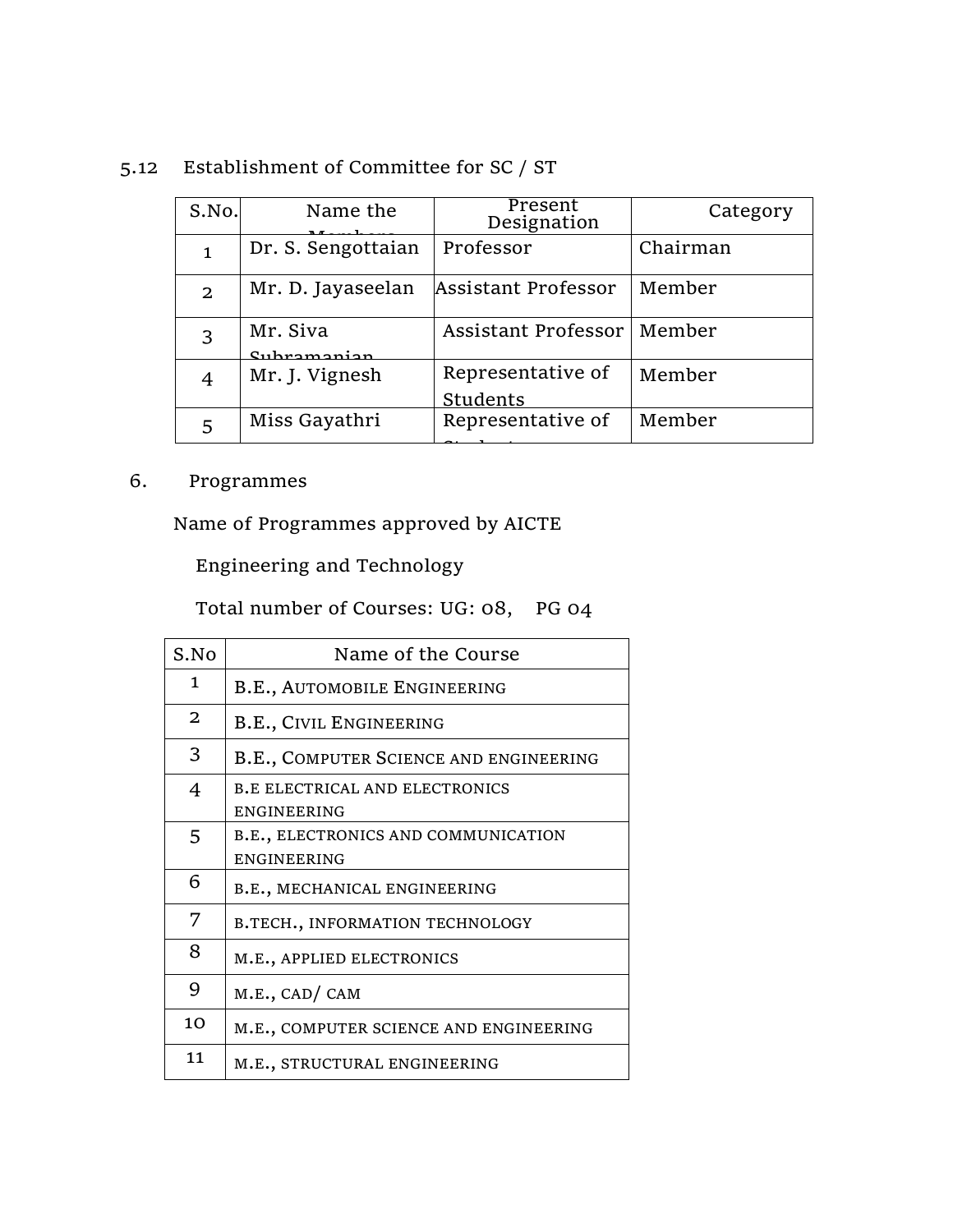# Status of Accreditation – Preliminary

## **Name of the Course with Intake and duration:**

| S.NO         | <b>NAME OF THE COURSE</b>                                 | No, OF<br><b>SEATS</b> | <b>DURATION</b> |
|--------------|-----------------------------------------------------------|------------------------|-----------------|
| $\mathbf{1}$ | <b>B.E., AUTOMOBILE ENGINEERING</b>                       | 30                     | 4 YEARS         |
| 2            | <b>B.E., CIVIL ENGINEERING</b>                            | 30                     | 4 YEARS         |
| 3            | B.E., COMPUTER SCIENCE AND ENGINEERING                    | 60                     | 4 YEARS         |
| 4            | B.E ELECTRICAL AND ELECTRONICS ENGINEERING                | 30                     | 4 YEARS         |
| 5            | B.E., ELECTRONICS AND COMMUNICATION<br><b>ENGINEERING</b> | 60                     | 4 YEARS         |
| 6            | B.E., MECHANICAL ENGINEERING                              | 60                     | 4 YEARS         |
| 7            | B.TECH., INFORMATION TECHNOLOGY                           | 60                     | 4 YEARS         |
| 8            | M.E., APPLIED ELECTRONICS                                 | 18                     | 2 YEARS         |
| 9            | M.E., CAD/CAM                                             | 18                     | 2 YEARS         |
| 10           | M.E., COMPUTER SCIENCE AND ENGINEERING                    | 18                     | 2 YEARS         |
| 11           | M.E., STRUCTURAL ENGINEERING                              | 24                     | 2 YEARS         |

#### Fee

As per Govt. norms.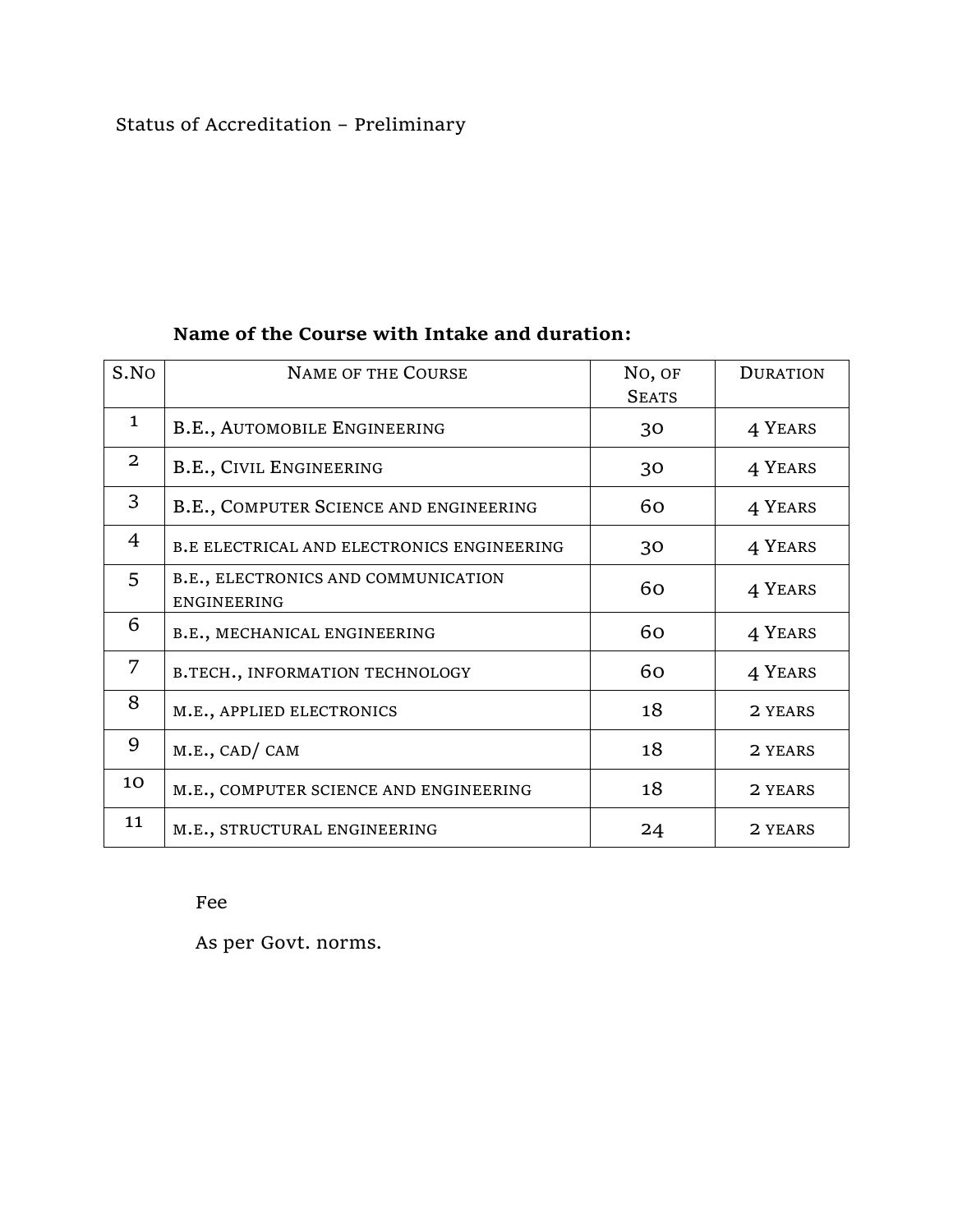## 10. Admission

# Number of seats sanctioned with the year of approval

| S.NO         | <b>NAME OF THE COURSE</b>                         | No, OF<br><b>SEATS</b> | YEAR OF<br><b>APPROVAL</b> |
|--------------|---------------------------------------------------|------------------------|----------------------------|
| $\mathbf{1}$ | <b>B.E., AUTOMOBILE ENGINEERING</b>               | 30                     | 2011                       |
| 2            | B.E., CIVIL ENGINEERING                           | 30                     | 2010                       |
| 3            | B.E., COMPUTER SCIENCE AND ENGINEERING            | 60                     | 2009                       |
| 4            | <b>B.E ELECTRICAL AND ELECTRONICS ENGINEERING</b> | 30                     | 2009                       |
| 5            | B.E., ELECTRONICS AND COMMUNICATION ENGINEERING   | 60                     | 2009                       |
| 6            | B.E., MECHANICAL ENGINEERING                      | 60                     | 2009                       |
| 7            | B.TECH., INFORMATION TECHNOLOGY                   | 60                     | 2012                       |
| 8            | M.E., APPLIED ELECTRONICS                         | 18                     | 2014                       |
| 9            | M.E., CAD/ CAM                                    | 18                     | 2014                       |
| 10           | M.E., COMPUTER SCIENCE AND ENGINEERING            | 18                     | 2015                       |
| 11           | M.E., STRUCTURAL ENGINEERING                      | 24                     | 2015                       |

# Number of Students admitted under each year in the last three years

| S.No         | <b>NAME OF THE COURSE</b>                                 | 2020-21    | 2019-20 | 2018-19 |
|--------------|-----------------------------------------------------------|------------|---------|---------|
| $\mathbf{1}$ | B.E., AUTOMOBILE ENGINEERING                              | $\Omega$ 1 | 07      | 21      |
| $\mathbf{2}$ | B.E., CIVIL ENGINEERING                                   | 7          | 02      | 08      |
| 3            | B.E., COMPUTER SCIENCE AND<br><b>ENGINEERING</b>          | 47         | 48      | 33      |
| 4            | <b>B.E ELECTRICAL AND ELECTRONICS</b><br>ENGINEERING      | 04         | 06      | O9      |
| 5            | B.E., ELECTRONICS AND<br><b>COMMUNICATION ENGINEERING</b> | 24         | 21      | 17      |
| 6            | B.E., MECHANICAL ENGINEERING                              | 16         | 28      | 33      |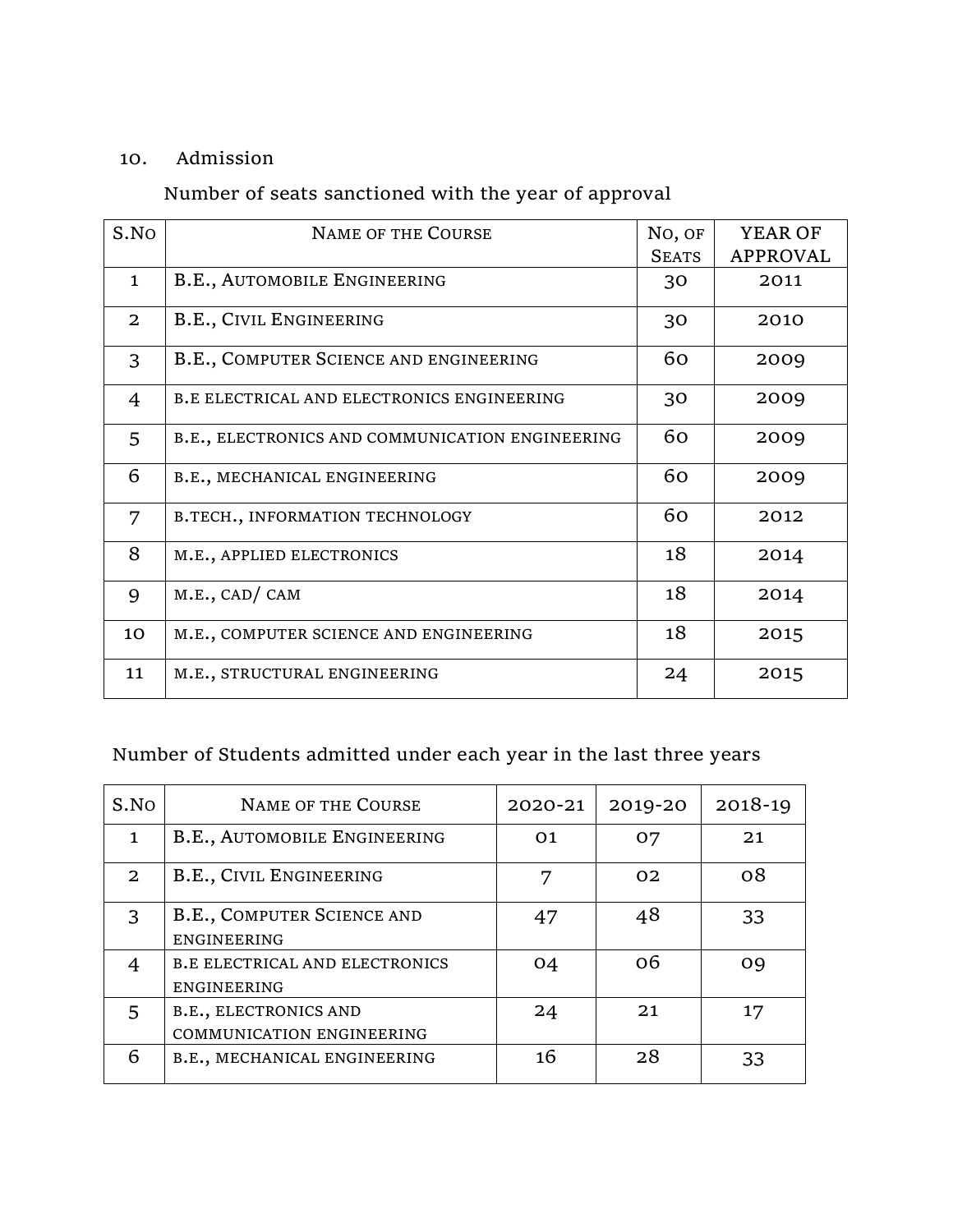|    | B.TECH., INFORMATION TECHNOLOGY                  | 39 | 45             | 45 |
|----|--------------------------------------------------|----|----------------|----|
| 8  | M.E., APPLIED ELECTRONICS                        | 02 | O <sub>2</sub> | 18 |
| 9  | M.E., CAD/CAM                                    | 03 | 03             | 15 |
| 10 | M.E., COMPUTER SCIENCE AND<br><b>ENGINEERING</b> | 05 | 04             | 11 |
| 11 | M.E., STRUCTURAL ENGINEERING                     | 07 | 19             | 24 |

#### 11. Admission Procedure

As per TNEA Counselling norms for Government Quota admission and Consortium of Self Financing Engineering Colleges norms for Management Quota Admissions.

## 12. Criteria and Weightages for Admission

Describe each criterian with its respective weightages i.e. Admission Test, marks in qualifying examination etc.

Mention the minimum level of acceptance, if any

Mention the cut-off levels of percentage and percentile score of the candidates in the admission test for the last three years

Display marks scored in Test etc. and in aggregate for all candidates who were admitted

13. List of Applicants

List of candidate whose applications have been received along with percentile/percentage score for each of the qualifying examination in separate categories for open seats. List of candidate who have applied along with percentage and percentile score for Management quota seats

## 14. Results of Admission Under Management seats/Vacant seats

Composition of selection team for admission under Management Quota with the brief profile of members (This information be made available in the public domain after the admission process is over)

Score of the individual candidate admitted arranged in order or merit

List of candidate who have been offered admission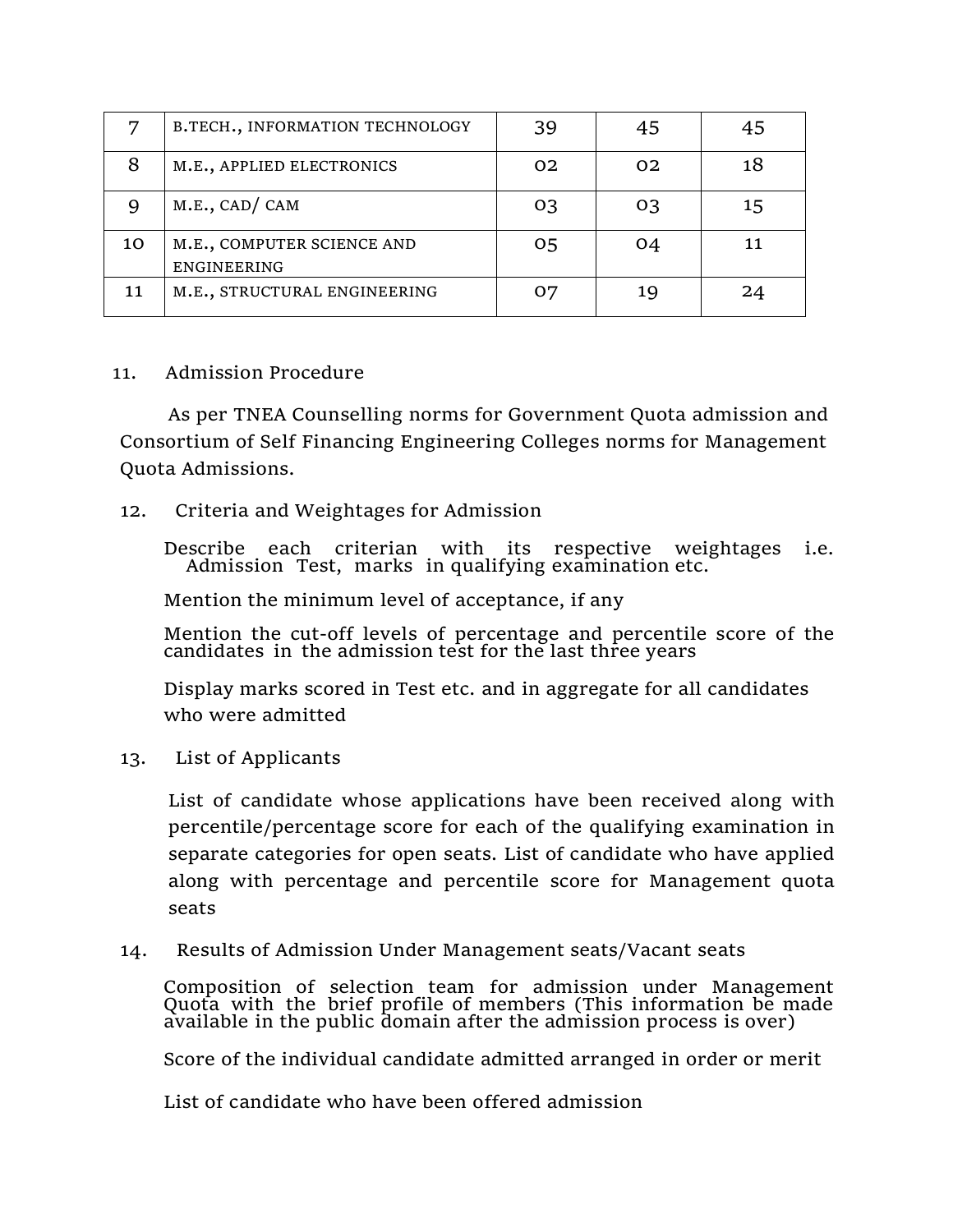Waiting list of the candidate in order of merit to be operative from the last date of joining of the first list candidate

List of the candidate who joined within the date, vacancy position in each category before operation of waiting list

## 15. Information of Infrastructure and Other Resources Available

Number of Class Rooms and size of each

Number of Tutorial rooms and size of each

Number of Laboratories and size of each

Number of Drawing Halls with capacity of each

Number of Computer Centres with capacity of each

Central Examination Facility, Number of rooms and capacity of each

Barrier Free Built Environment for disabled and elderly persons

Occupancy Certificate

Fire and Safety Certificate

Hostel Facilities

## Library

Number of Library books/ Titles/ Journals available (program-wise)

Engineering & Technology

Books

| S.No | Particulars                       |             |
|------|-----------------------------------|-------------|
|      | Total no. of Volumes<br>available | 25,300 nos. |
|      | No. of Titles available           | 5,750 nos.  |

Journal

| S.No | Particulars           |         |
|------|-----------------------|---------|
|      | Total no. of Journals | 72 nos. |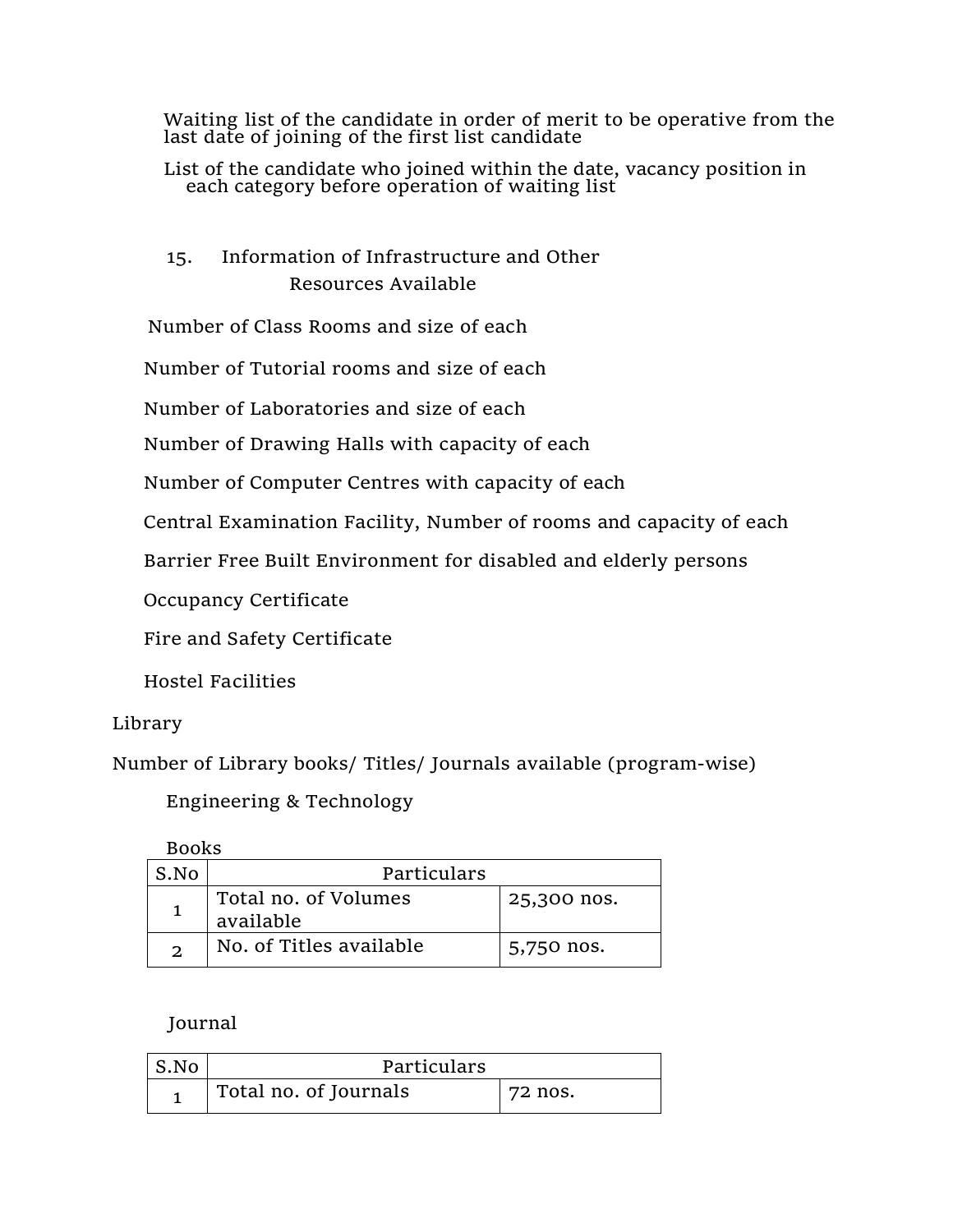|  | available<br>anavic<br>u |  |
|--|--------------------------|--|
|--|--------------------------|--|

## Laboratory and Workshop

List of Major Equipment/Facilities in each Laboratory/ Workshop

List of Experimental Setup in each Laboratory/ Workshop

Computing Facilities

Internet Bandwidth

Number and configuration of System

Total number of system connected by LAN

Total number of system connected by WAN

Major software packages available

Special purpose facilities available

Innovation Cell

Social Media Cell

Compliance of the National Academic Depository (NAD), applicable to PGCM/ PGDM Institutions and University Departments

List of facilities available

Games and Sports Facilities

Extra-Curricular Activities

Soft Skill Development Facilities

## Teaching Learning Process

Curricula and syllabus for each of the programmes as approved by the University

Academic Calendar of the University

Academic Time Table with the name of the Faculty members handling the Course